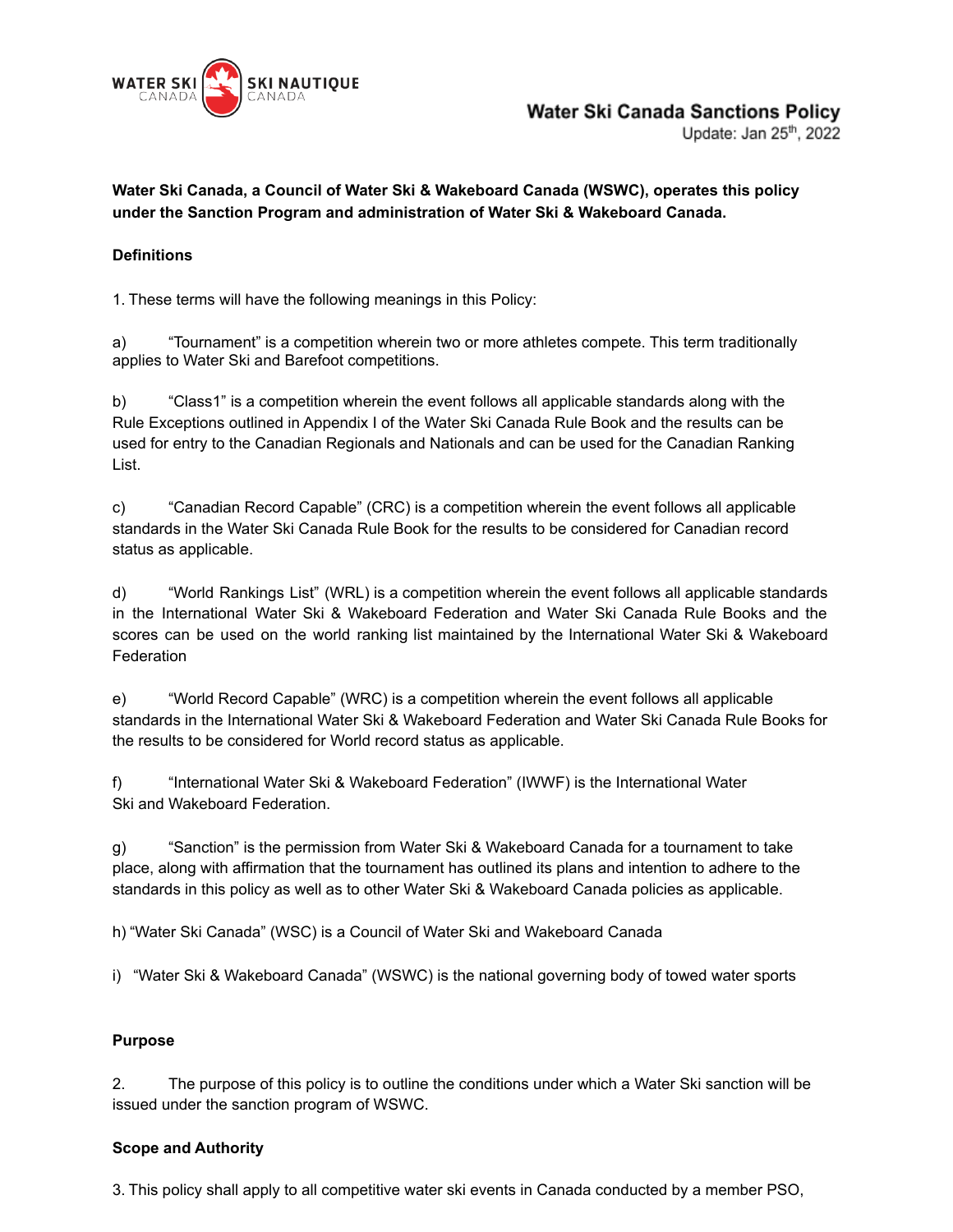

# **Water Ski Canada Sanctions Policy**

Update: Jan 25<sup>th</sup>, 2022

Club, School or by WSWC

### **Sanction Fees**

5. Sanction fees (including late fees) will be determined annually as part of the WSC annual budget.

#### **Sanction Requirements**

- 6. In order to be eligible for sanction:
	- a) The event must adhere to the requirements laid out in the WSC Rule [Book,](https://waterskicanada.ca/wp-content/uploads/2021-WS-Rule-Book-ENG.pdf) see Appendix II (CRC/WRL/WRC) and Appendix VIII (Class 1).
	- b) All sanctioned events must comply with safety standards as outlined in the **[Emergency](https://waterskicanada.ca/wp-content/uploads/WSWC-Emergency-Preparedness-Plan-PUBLIC-Dec-28-2016.pdf)** [Preparedness](https://waterskicanada.ca/wp-content/uploads/WSWC-Emergency-Preparedness-Plan-PUBLIC-Dec-28-2016.pdf) Plan
	- c) All sanctioned events must provide all the necessary officials as outlined in the WSC/IWWF Rule Books
	- d) Sanction fees must be paid in full at the time of application.
	- e) Once the application has been received, final approval will be based on Technical Committee review.
	- f) All necessary electronic paperwork must be completed and submitted by the individual who applied for the sanction, to WSWC's Event Management Platform (and the IWWF if applicable), within 7 days, in order for the competition's results to be published.
	- g) All registrations for CRC, WRL & WRC events must use the WSWC EMS system

## **Sanction Applications**

- 7. Sanction applications must be submitted to the WSWC Office no less than thirty (30) days before the first day of CRC/WRL/WRC competitions. Applications submitted after this date will not be accepted.
- 8. Sanction applications should be submitted seven (7) days before a Class 1 competition. Applications submitted after this date are subject to a late fee.
- 9. Applications for Class 1 competitions submitted less than seven (7) days, but more than two (2), before the first day of competition will be subject to a late fee. Anything submitted less than two
	- (2) days will not be considered.
- 10. A sanction application must be complete and include all required information and fees paid in full, in order to be considered.
- 11. You must receive confirmation that the Sanction has been approved before the event is considered sanctioned.
- 12. While WSWC will work to accommodate late Sanction applications, WSWC does not guarantee that late applications will be approved
- 13. Applications approved prior to April  $1<sup>st</sup>$  of the year they will be held are conditional pending the renewal of WSWC and the hosts annual insurance programs.